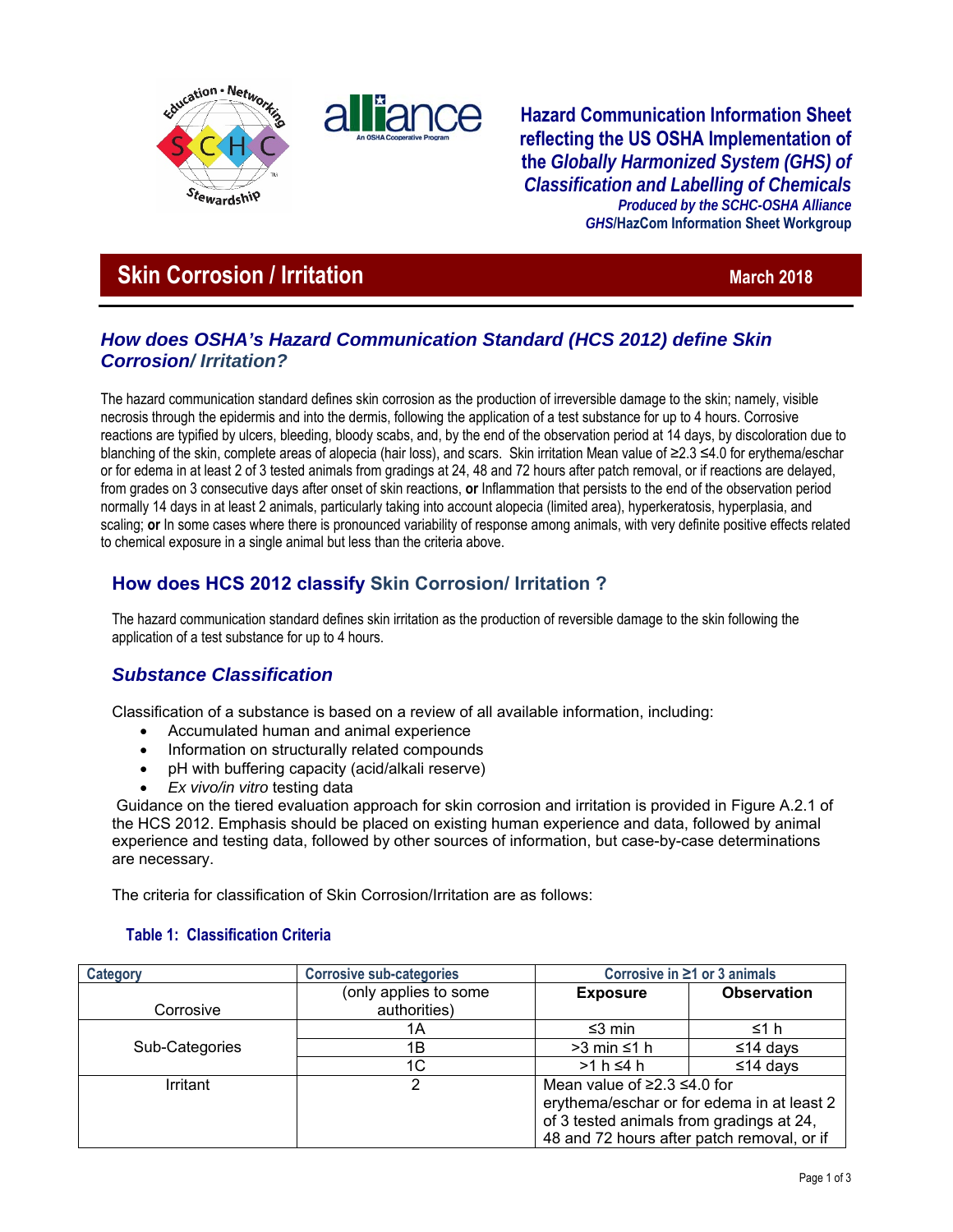| reactions are delayed, from grades on 3                                   |
|---------------------------------------------------------------------------|
| consecutive days after onset of skin                                      |
| reactions, or                                                             |
| Inflammation that persists to the end of the                              |
| observation period normally 14 days in at                                 |
| least 2 animals, particularly taking into                                 |
| account alopecia (limited area),                                          |
| hyperkeratosis, hyperplasia, and scaling;                                 |
| or                                                                        |
| In some cases where there is pronounced                                   |
| variability of response among animals,                                    |
| with very definite positive effects related to                            |
| chemical exposure in a single animal but<br>less than the criteria above. |
|                                                                           |
|                                                                           |

Note: Subcategories align with transport packing groups I, II and III for Class 8

| <b>Category</b>         | Category 1 (A, B, C)                                 | Category 2                    |
|-------------------------|------------------------------------------------------|-------------------------------|
| Pictogram               |                                                      |                               |
| <b>Signal Word</b>      | Danger                                               | Warning                       |
| <b>Hazard Statement</b> | <b>Causes severe skin</b><br>burns and eye<br>damage | <b>Causes skin irritation</b> |

#### **Table 2: Hazard Communication Label Elements of Skin Corrosion / Irritation**

### *How is classification applied to mixtures?*

Mixtures are classified for skin corrosion/irritation as follows:

- 1. Classify based on mixture test data (consider mixture pH as indicated above for substances).
- 2. Use bridging principles (dilution, batching, concentration, interpolation, substantially similar mixtures, and aerosols). .
- 3. Classify based on additivity of the mixture ingredients:

|                                          | Concentration triggering classification of a mixture as |                   |  |
|------------------------------------------|---------------------------------------------------------|-------------------|--|
| Sum of ingredients classified as:        | <b>Skin Corrosive</b><br><b>Skin Irritant</b>           |                   |  |
|                                          | <b>Category 1</b>                                       | <b>Category 2</b> |  |
| <b>Skin Category 1</b>                   | $\geq 5\%$                                              | ≥ 1% but < 5%     |  |
| <b>Skin Category 2</b>                   |                                                         | $\geq 10\%$       |  |
|                                          |                                                         |                   |  |
| (10 × Skin Category 1) + Skin Category 2 |                                                         | $\geq 10\%$       |  |

Certain chemicals such as acids, bases, inorganic salts, aldehydes, phenols, and surfactants may not be classifiable using the additivity approach above. In these cases, the HCS 2012 recommends using the table below. For acids and bases, the pH may be a better indicator of the potential for skin corrosion (see Note, below).